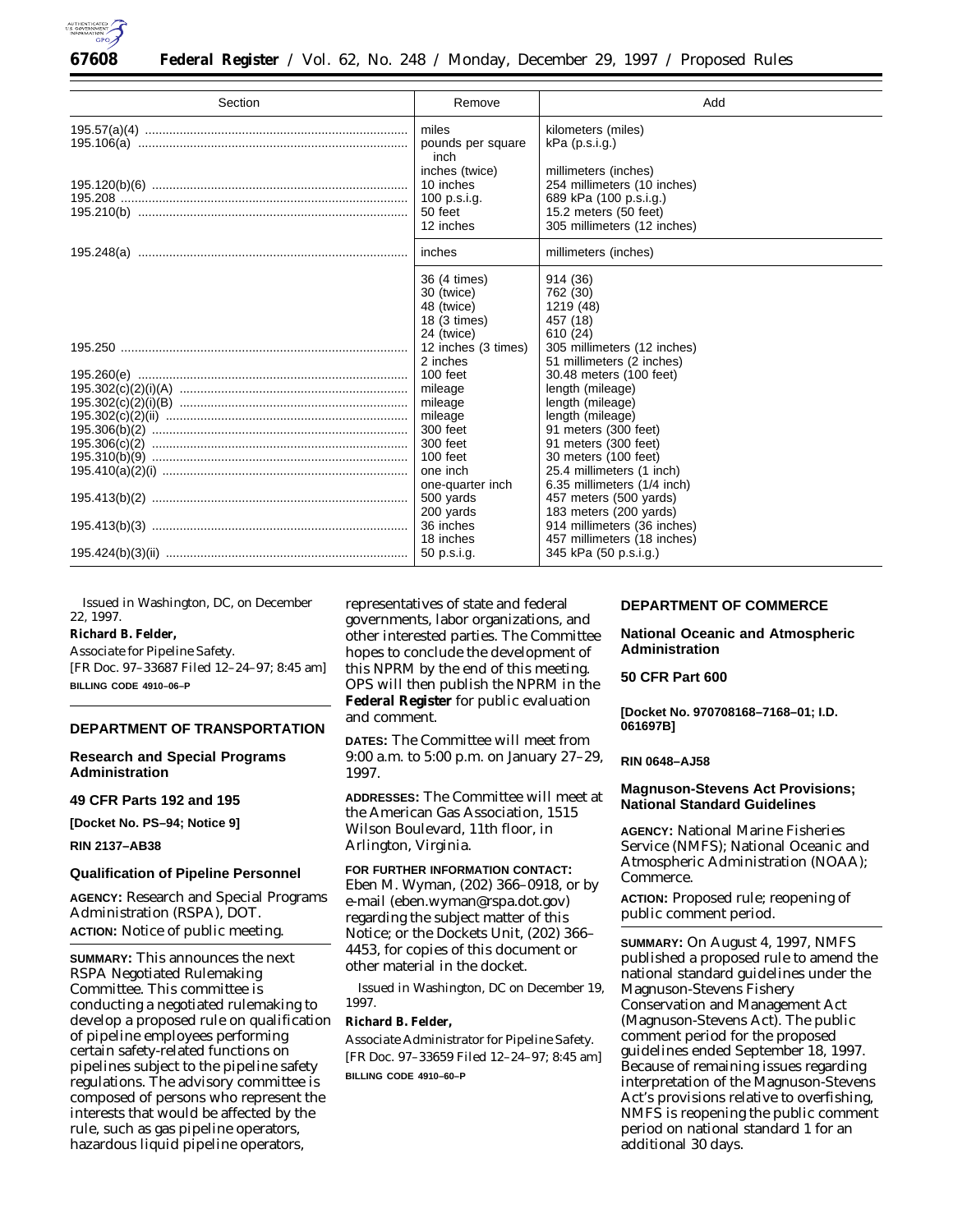**DATES:** The comment period reopens December 29, 1997; comments must be received on or before January 28, 1998. **ADDRESSES:** Comments should be sent to Dr. Gary C. Matlock, Director, Office of Sustainable Fisheries, NMFS, 1315 East-West Highway, Silver Spring, MD 20910.

**FOR FURTHER INFORMATION CONTACT:** George H. Darcy, 301–713–2341. **SUPPLEMENTARY INFORMATION:**

#### **Background**

On August 4, 1997 (62 FR 41907), NMFS published a proposed rule to amend the guidelines interpreting the 10 national standards found in section 301(a) of the Magnuson-Stevens Act. Public comment received on the proposed rule indicated a broad range of views regarding interpretation of the provisions of the Magnuson-Stevens Act with respect to prevention of overfishing. Therefore, NMFS is reopening the comment period on the national standard 1 guidelines for an additional 30 days to obtain additional comment on specific issues regarding overfishing.

The Sustainable Fisheries Act (SFA), which amended the Magnuson-Stevens Act in 1996, contained several provisions that affected national standard 1, which was not itself amended. That standard requires that conservation and management measures ''shall prevent overfishing while achieving, on a continuing basis, the optimum yield from each fishery for the United States fishing industry.'' The SFA added a definition of ''overfishing'' and ''overfished,'' changed the definition of ''optimum,'' required that each fishery management plan specify objective and measurable criteria for identifying when a fishery is overfished (section 303(a)(10)), and added a section (304(e)) on identifying and rebuilding overfished fisheries.

#### **Issues**

While NMFS received numerous comments on the proposed guidelines, it believes further comment on the national standard 1 guidelines would be useful. In particular, NMFS would like commenters to address the following issues:

1. Usage of ''overfishing'' and ''overfished.'' The SFA adopted the regulatory definition of ''overfishing'' (at § 600.310(c)(1)), with two changes. The existing regulatory definition states: ''Overfishing is a level or rate of fishing mortality that jeopardizes the long-term capacity of a stock or stock complex to produce MSY on a continuing basis.'' The statutory definition in the SFA

deleted the modifier ''long-term'' and substituted ''fishery'' for ''stock or stock complex.''

NMFS believes that the removal of ''long-term'' in the statutory language was intended to emphasize the need to address overfishing in the near term, and to rebuild overfished stocks to levels that would produce MSY (maximum sustainable yield) within a reasonably short period of time, rather than in some unspecified time frame. This interpretation is consistent with the fact that, taken as a whole, the SFA enacted several significant measures to address overfishing and rebuilding, including requiring specific time frames for action. Along with the amendment to the definition of ''optimum,'' under which the optimum yield cannot be set above the MSY level, the addition of the definition of ''overfishing'' in the SFA (without reference to ''long-term'') seems to raise the standard to which conservation and management measures are held. Because NMFS understood deletion of the phrase ''long-term'' in the SFA to be significant, the proposed guidelines tie the meaning of 'overfishing'' to a rate or level of fishing mortality (i.e., removals of fish from the stock due to fishing) that jeopardizes the capacity of a stock to produce MSY, without regard to time frame.

The issue is whether NMFS has correctly interpreted the definition of overfishing, or whether it should adopt a more elastic guideline with MSY as only an eventual target.

2. ''Fishery'' versus ''stock.'' As explained above, the statutory definition of ''overfishing'' uses the term ''fishery'' rather than ''stock or stock complex.'' Both ''fishery'' and ''stock'' are defined in the Magnuson-Stevens Act; both are used in section 304(e) and elsewhere somewhat interchangeably.

The proposed guidelines, in large part, speak of ''overfishing'' and 'overfished'' in terms of a stock or stock complex. NMFS scientists who worked on the guidelines were concerned that a ''fishery,'' in its most expansive sense, is not susceptible to being judged as overfished or not; only for a stock of fish can measurable, objective criteria of overfishing be established. The same applies to judging whether a fishery has been rebuilt; biologically, that can be determined only on a stock-by-stock basis.

Some commenters believe the requirement to prevent overfishing should apply only to fisheries in a broader sense, in order to provide the greatest benefit to the Nation. They believe that fishers may have to forego substantial economic value from a mixed-stock fishery if it must be

managed to restore the most depleted stock component (species) in the fishery to the level that would produce MSY. (See issue 4 below.)

The issue is whether NMFS should change its focus in the national standard 1 guidelines to a ''fishery,'' which may be comprised of dozens of stocks, or retain the requirements to prevent overfishing of stocks and rebuild overfished stocks.

3. Rebuilding schedules. The proposed guidelines repeated the statutory requirement that overfished stocks must be rebuilt in a time period that is as short as possible, taking into account the status and biology of the stock, the needs of fishing communities, recommendations by international organizations, and the interaction of the overfished stock within the marine ecosystem. However, in no case may the rebuilding time exceed 10 years, except where the biology of the stock, other environmental conditions, or management measures under an international agreement dictate otherwise.

NMFS received comments requesting clarification of the statutory language. One interpretation is that ''as short as possible'' means the length of time in which a stock could be rebuilt in the absence of fishing mortality on that stock. If that period is less than 10 years, then the factors listed in section 304(e)(4)(A)(i) of the Magnuson-Stevens Act (i.e., the status and biology of any overfished stocks of fish, the needs of fishing communities, recommendations by international organizations in which the United States participates, and the interaction of the overfished stock of fish within the marine ecosystem) could be used to lengthen the rebuilding period to as much as 10 years. If the stock cannot be rebuilt within 10 years in the absence of fishing mortality on that stock, the rebuilding period based on the absence of fishing mortality would automatically become the maximum time for rebuilding, unless management measures under an international agreement dictate otherwise. Under this interpretation, the biology of the stock and other environmental conditions are taken into account in determining the rebuilding period that would be required, based on the absence of fishing mortality, and those factors would not be used to further extend the rebuilding period. Therefore, under this scenario, for a rebuilding period that exceeds 10 years, the only exception to allow extension of the rebuilding period beyond that based on an absence of fishing mortality would be for those instances that are dictated by measures under an